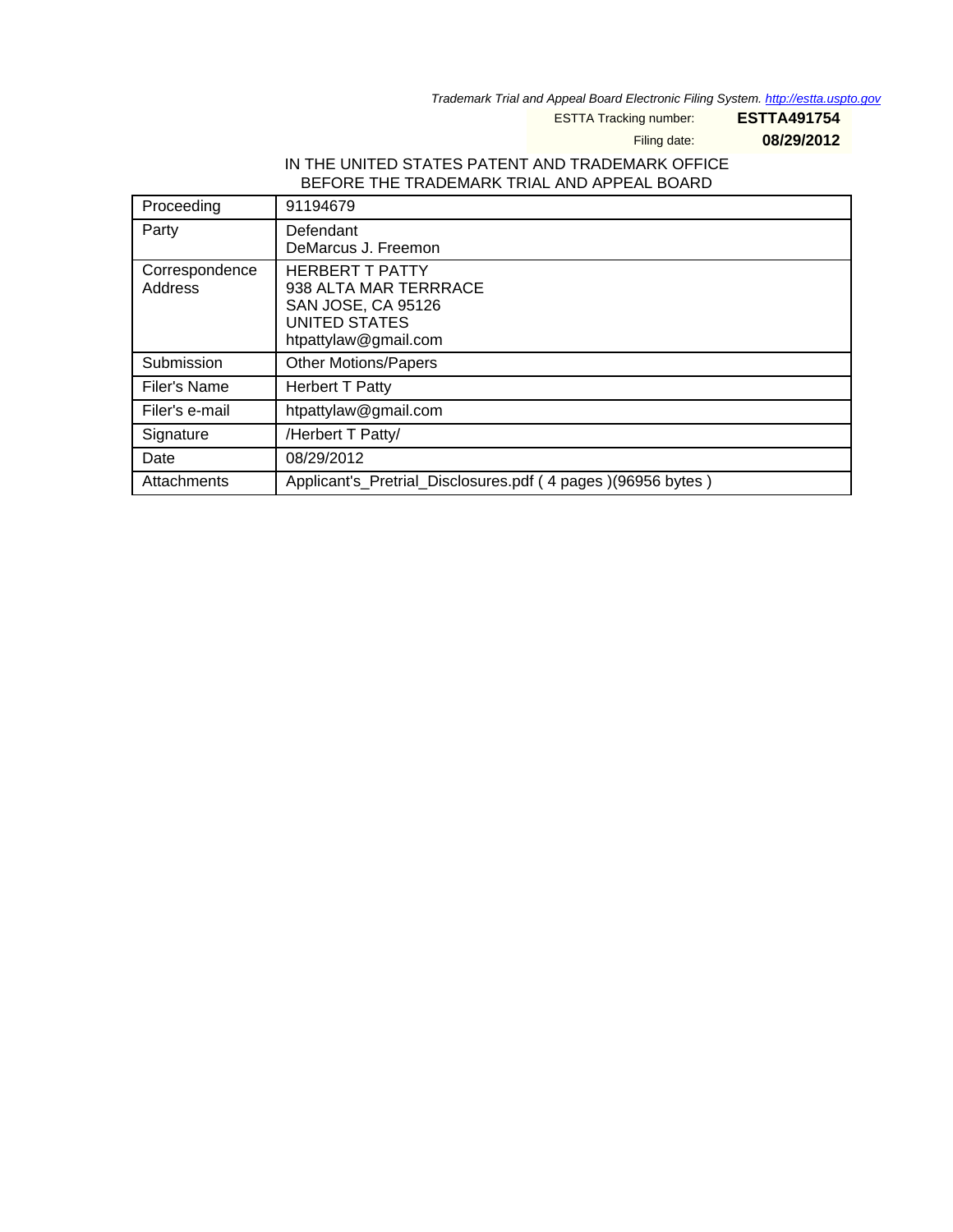#### **IN THE UNITED STATES PATENT AND TRADEMARK OFFICE BEFORE THE TRADEMARK TRIAL AND APPEAL BOARD**

In the matter of application Serial No. 77/514,179 Published in the *Official Gazette* on December 29, 2009  $\frac{1}{2}$  ,  $\frac{1}{2}$  ,  $\frac{1}{2}$  ,  $\frac{1}{2}$  ,  $\frac{1}{2}$  ,  $\frac{1}{2}$  ,  $\frac{1}{2}$  ,  $\frac{1}{2}$  ,  $\frac{1}{2}$  ,  $\frac{1}{2}$  ,  $\frac{1}{2}$  ,  $\frac{1}{2}$  ,  $\frac{1}{2}$  ,  $\frac{1}{2}$  ,  $\frac{1}{2}$  ,  $\frac{1}{2}$  ,  $\frac{1}{2}$  ,  $\frac{1}{2}$  ,  $\frac{1$ 

 $\hspace{0.5cm}\longrightarrow$  ) and ( ) and ( ) and ( ) and ( ) and ( ) and ( ) and ( ) and ( ) and ( ) and ( ) and ( ) and ( ) and ( ) and ( ) and ( ) and ( ) and ( ) and ( ) and ( ) and ( ) and ( ) and ( ) and ( ) and ( ) and ( ) and ( JOHN PHILLIPS AVLON, an individual )

 $)$ v.  $\qquad \qquad$  )

Opposer, Opposer,  $\rangle$  Opposition No. 91194679

 $)$ DEMARCUS FREEMON, an individual )

 $)$  Applicant. )  $\hspace{.5em}$   $\hspace{.5em}$   $\hspace{.5em}$   $\hspace{.5em}$   $\hspace{.5em}$   $\hspace{.5em}$   $\hspace{.5em}$   $\hspace{.5em}$   $\hspace{.5em}$   $\hspace{.5em}$   $\hspace{.5em}$   $\hspace{.5em}$   $\hspace{.5em}$   $\hspace{.5em}$   $\hspace{.5em}$   $\hspace{.5em}$   $\hspace{.5em}$   $\hspace{.5em}$   $\hspace{.5em}$   $\hspace{.5em}$ 

United States Patent and Trademark Office Trademark Trial and Appeal Board P.O. Box 1451 Alexandria, VA 22313-1451

# **APPLICANT'S PRETRIAL DISCLOSURES**

Pursuant to Rule 26(a) of the Federal Rules of Civil Procedure and 37 C.F.R. §2.121(e),

Demarcus Freemon ("Applicant") submits his Pretrial Disclosures to John Phillips Avlon

("Opposer") as follows:

## **A. WITNESSES**

The following list contains information about each witness Applicant will or may call

during his testimony period along with a general summary of subjects on which each witness is

expected to testify:

| <b>Name and Contact</b>     | <b>Relationship to Opposer or</b> | <b>Subjects</b>               |  |
|-----------------------------|-----------------------------------|-------------------------------|--|
| <b>Information</b>          | <b>Applicant</b>                  |                               |  |
| Demarcus Freemon            | Applicant                         | Mr. Freemon may be called to  |  |
| Herbert T. Patty, Esq.      |                                   | testify on some or all of the |  |
| 1625 The Alameda, Suite 508 |                                   | following:                    |  |
| San Jose, CA 95126          |                                   | 1) The creation, selection,   |  |
|                             |                                   | registration, and use of      |  |
|                             |                                   | Applicant's mark:             |  |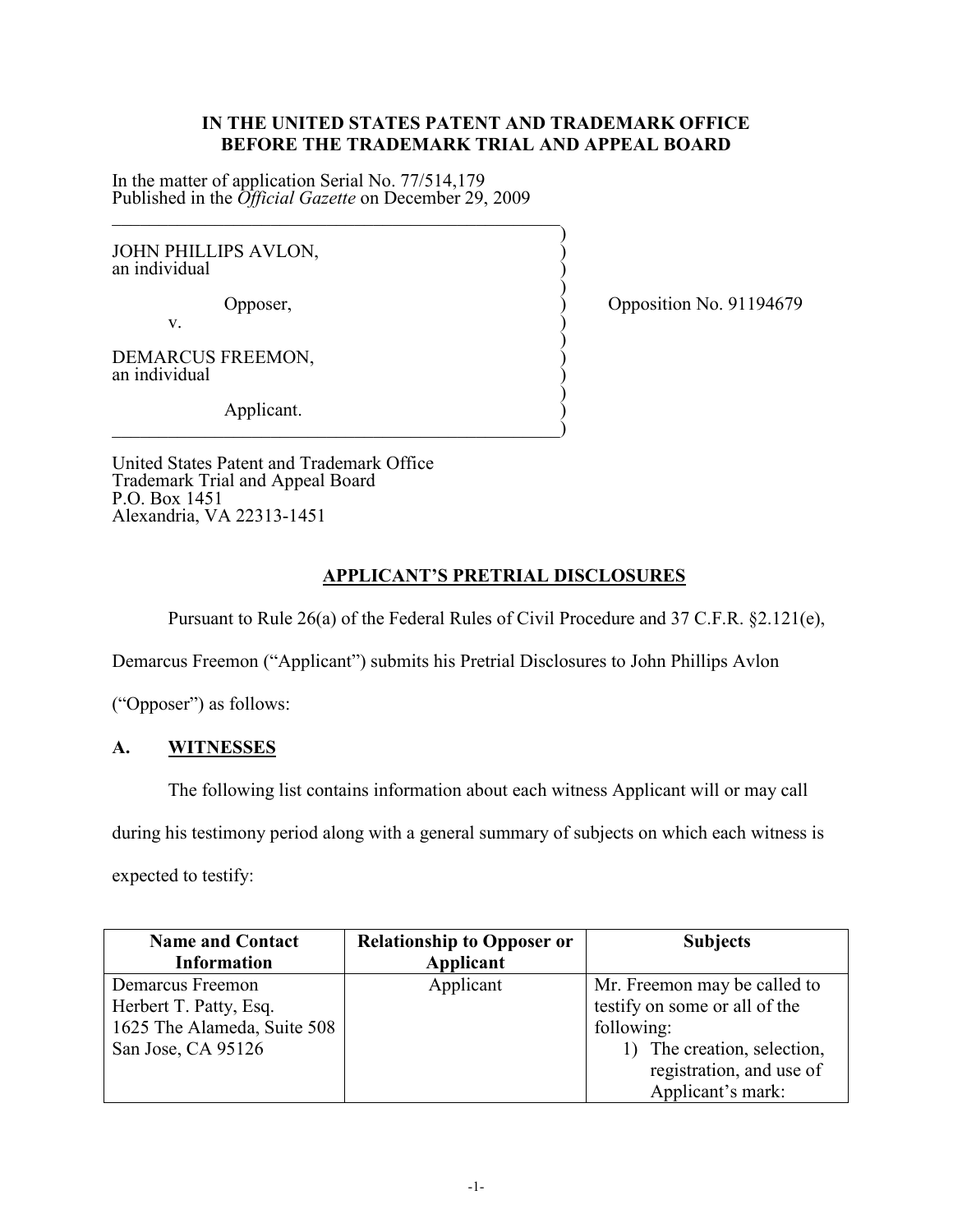|                         |         |             | 2) The services and/or       |
|-------------------------|---------|-------------|------------------------------|
|                         |         |             |                              |
|                         |         |             | products provided under      |
|                         |         |             | the mark;                    |
|                         |         | 3)          | Dissimilarities between      |
|                         |         |             | Applicant's mark and         |
|                         |         |             | Opposer's mark               |
|                         |         | 4)          | Dissimilarities between      |
|                         |         |             | Applicant's mark and         |
|                         |         |             | Opposer's services           |
|                         |         |             | and/or products              |
|                         |         |             | 5) Applicant and his         |
|                         |         |             | business activities          |
|                         |         |             |                              |
| John Phillips Avlon     | Opposer |             | Mr. Avlon may be called to   |
| c/o K&L Gates LLP       |         | testify on: |                              |
| 70 W. Madison St.       |         |             | 1) The services and/or       |
| Suite 3100              |         |             | products provided under      |
| Chicago, Illinois 60602 |         |             | Opposer's mark;              |
|                         |         |             | 2) Sale, promotion,          |
|                         |         |             | distribution and channels    |
|                         |         |             | of trade of services         |
|                         |         |             | and/or products sold or      |
|                         |         |             | offered under Opposer's      |
|                         |         |             | mark throughout the          |
|                         |         |             | <b>United States;</b>        |
|                         |         | 3)          | Alleged instances of         |
|                         |         |             |                              |
|                         |         |             | confusion between            |
|                         |         |             | Applicant and Opposer's      |
|                         |         |             | mark                         |
|                         |         | 4)          | Sales, vendors, and other    |
|                         |         |             | information of Opposer's     |
|                         |         |             | book "Independent            |
|                         |         |             | <b>Nation: How Centrists</b> |
|                         |         |             | Can Change:";                |
|                         |         | 5)          | Any and all activity (e.g.   |
|                         |         |             | commercial, blogging)        |
|                         |         |             | on Opposer's website,        |
|                         |         |             | www.independentnation.       |
|                         |         |             |                              |
|                         |         |             | org;                         |
|                         |         |             | 6) Relationship with Toast   |
|                         |         |             | forums and Headrush          |
|                         |         |             | Media;                       |
|                         |         | 7)          | Reasons for Opposer's        |
|                         |         |             | delay in filing his          |
|                         |         |             | trademark applications       |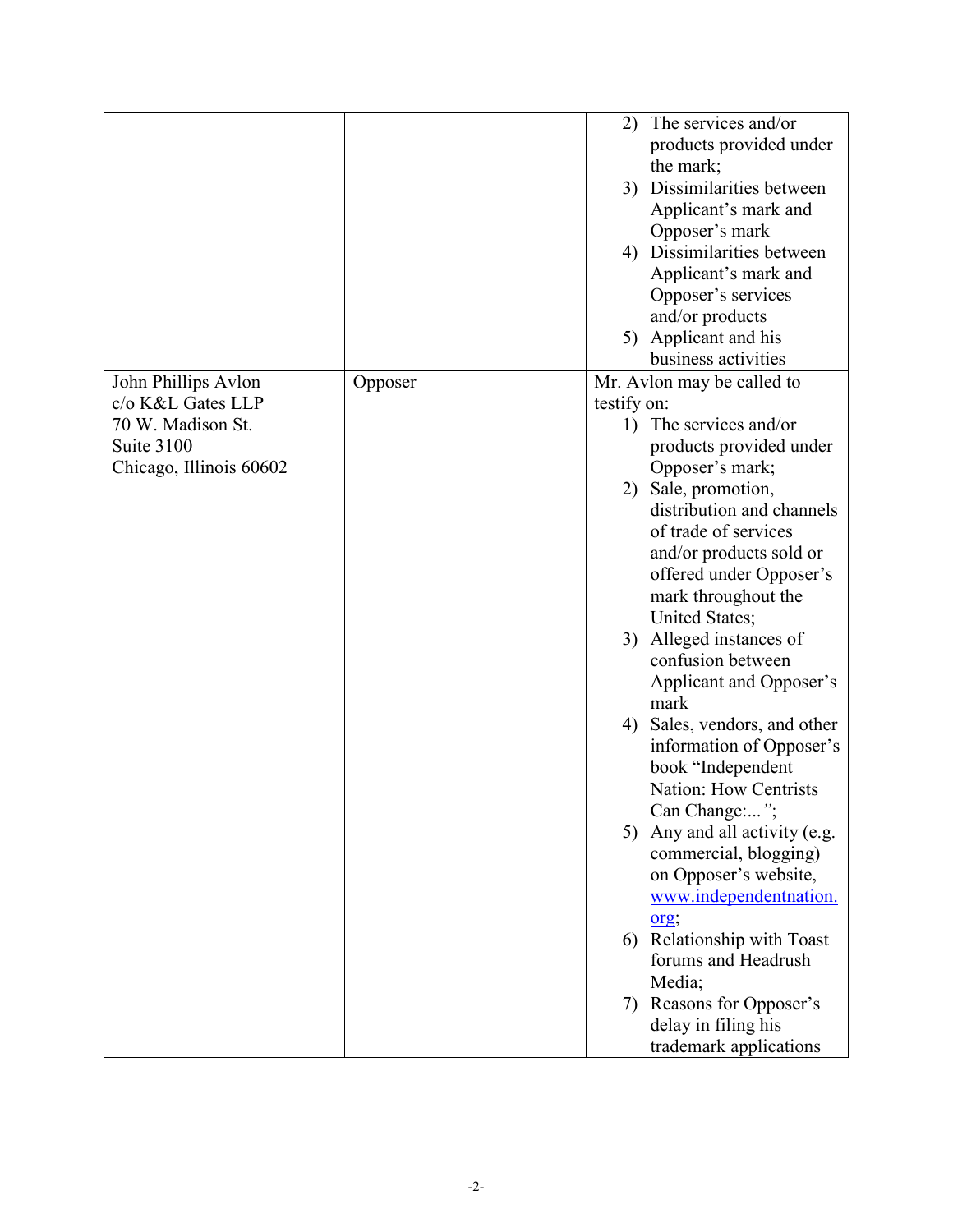### **B. DOCUMENTS AND THINGS**

The following list contains a general summary of documents and things that Applicant may introduce as exhibits during its witness(es)' trial testimony:

1. Marketing, promotional, advertising and other business materials depicting Opposer's mark.

2. Documents relating to sales and public dissemination of services and/or products under Opposer's mark.

- 3. Third party materials referencing Opposer's mark.
- 4. Documents relating to Applicant's trademark registration and applications.
- 5. Documents relating to Opposer's trademark registration and applications.
- 6. Documents relating to the creation, selection, history and use of Applicant's mark.
- 7. Documents relating to the creation, selection, history and use of Opposer's mark.
- 8. Documents relating to the instant dispute between Applicant and Opposer.
- 9. All discovery responses submitted in this proceeding.

Opposer reserves its right to supplement and/or amend these Pretrial Disclosures

as appropriate.

DATED this 29<sup>th</sup> day of August, 2012

Respectfully submitted,

DEMARCUS FREEMON

 By: /Herbert T. Patty/ His Attorney

Herbert T. Patty, Esq. 1625 The Alameda, Suite 508 San Jose, CA 95126 Email: [htpattylaw@gmail.com](mailto:htpattylaw@gmail.com) Tel: (408) 520-8701 Fax: (408) 549-9931